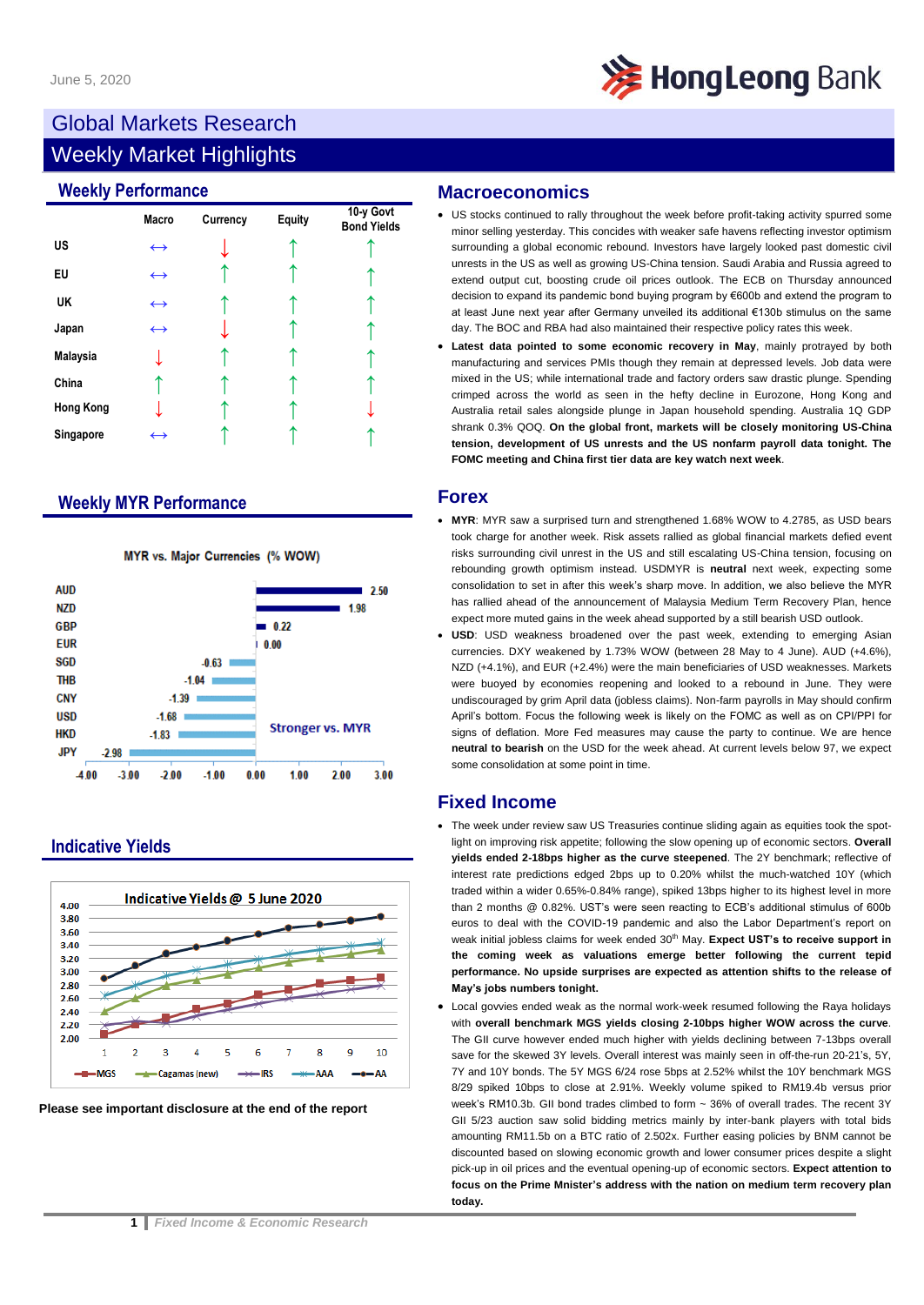

# **Contents**

| Macroeconomics           | Page 3 |
|--------------------------|--------|
| Forex                    | Page 4 |
| <b>Trading Idea</b>      | Page 5 |
| <b>FX Technicals</b>     | Page 6 |
| <b>Fixed Income</b>      | Page 7 |
| <b>Economic Calendar</b> | Page 9 |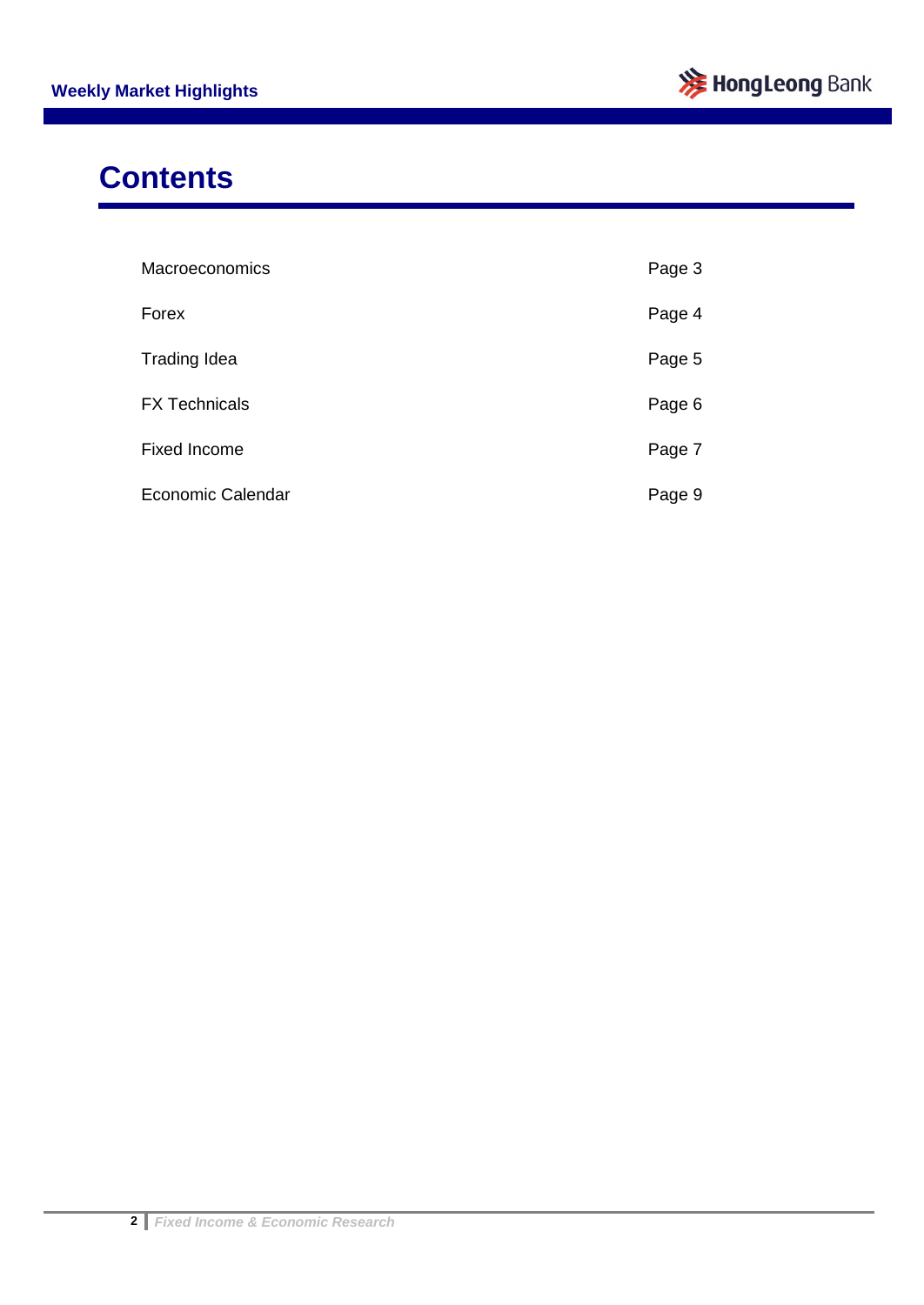

### **Macroeconomics**

### **6-month Macro Outlook**

|                 | Economy | Inflation | Monetary<br>Policy | Currency      |
|-----------------|---------|-----------|--------------------|---------------|
| US              |         |           |                    |               |
| EU              |         |           |                    | $\rightarrow$ |
| UK              |         |           |                    |               |
| Japan           |         |           |                    |               |
| Australia       |         |           |                    |               |
| China           |         |           |                    |               |
| <b>Malaysia</b> |         |           |                    |               |
| <b>Thailand</b> |         |           |                    |               |
| Indonesia       |         |           |                    |               |
| Singapore       |         |           |                    |               |

### **The Week in Review**

- US stocks continued to rally throughout the week before profit-taking activity spurred some minor selling yesterday. Nonetheless, this week mark's US equities' third consecutive week of gains. Week-to-date, the climbs in US benchmarks were solid – the Dow Jones added nearly 900pts or 3.5% while the S&P500 and NASDAQ picked up 2.2% and 1.3% respectively. This concides with weaker safe havens reflecting investor optimism surrounding a global economic rebound. In fact, markets have largely looked past domestic civil unrests in the US as well as growing US-China tension. Although the demonstrations have been largely peaceful, there were incidences of violence and property damages. President Trump even threatened to involve the military but top military personnels had dismissed the possibility of such action. The dollar weakened, 10Y UST regained above 0.8% and gold price fell for the third week (-0.9% week-to-date) to the lower end of \$1700/ounce. Crude oils climbed further this week; Brent crude hit \$40/barrel. Saudi Arabia and Russia had agreed to extend current output cut. Meanwhile, the ECB on Thursday announced decision to expand its pandemic bond buying program by €600b to €1.35 trillion and extend the program to at least June next year (from Dec-2020). The key ECB interest rates were all left unchanged. This came after Germany unveiled its additional €130b stimulus on the same day. The BOC and RBA also maintained their respective policy rates this week.
- Latest data pointed to some economic recovery in May, mainly protrayed by both manufacturing and services PMIs though they remain at depressed levels. In the US, job data were mixed- initial jobless claims went down to 1.87mil last week bringing total new claims to around 42.6mil in 11 weeks. Despite that, the rise in continuous claims to 21.5mil in the prior week (lagged by a week) is worrying, suggesting that Americans did not return to their jobs. The ADP private payroll reports also turned out better than expected with a 2.76mil job losses, fewer than market's 9mil estimate. Other than that, US trade deficit widened to \$44b on dramatic fall in exports and imports. Factory orders registered a 13% decline. Eurozone unemployment rate rose to 7.3% and factory deflation deepened. In the UK, consumer confidence neared all-time low in May and growth in house prices pulled back.
- Unsurprisingly, the pandemic crimped spending with retail sales suffering huge fall in the Eurozone, Australia and Hong Kong. Japan household spending also slipped for the seventh month. On a brighter note, Australia 1Q GDP shrank 0.3% QOQ, considered a modest contraction. Malaysia exports fell 23.8% in April, its worst fall since the GFC. The prime minister is expected to announce an economic recovery plan at 3pm today. On the global front, markets will be closely monitoring US-China tension, development of US unrests and the US nonfarm payroll data.

### **The Week Ahead**

- Next week's calendar was sparsely populated but many first-tiered data are in the pipeline. Spotlight falls on the FOMC meeting and Chair Jerome Powell's marketdriving press conference. US data include May consumer, producer and imports price indexes, as well as survey data like NFIB Small Business Sentiment and University of Michigan Consumer Confidence.
- In Europe, the final Eurozone GDP and industrial production readings shouldn't offer much surprise. The Sentix Investor Confidence will provide a gauge of investor sentiment. UK monthly nomimal GDP, industrial production and trade data are expected to offer some insights on how the economy fared at the starts of the second quarter when Covid-19 infections were still peaking.
- In Asia, major data are coming up in both Japan and China. Apart from the final GDP reading and labour cash earnings (a gauge of wage growth), Japan's data centered around its manufacturing industry which include core machine orders, BSI Large Manufacturing Index, producer prices and industrial production. International trade data as well as CPI and PPI inflation are due in China. Downunder, we are looking at Australia business and consumer confidence gauges and home loans approval data as well as New Zealand retail card spending and manufacturing PMI. Malaysia industrial production is scheduled for a Thursday release.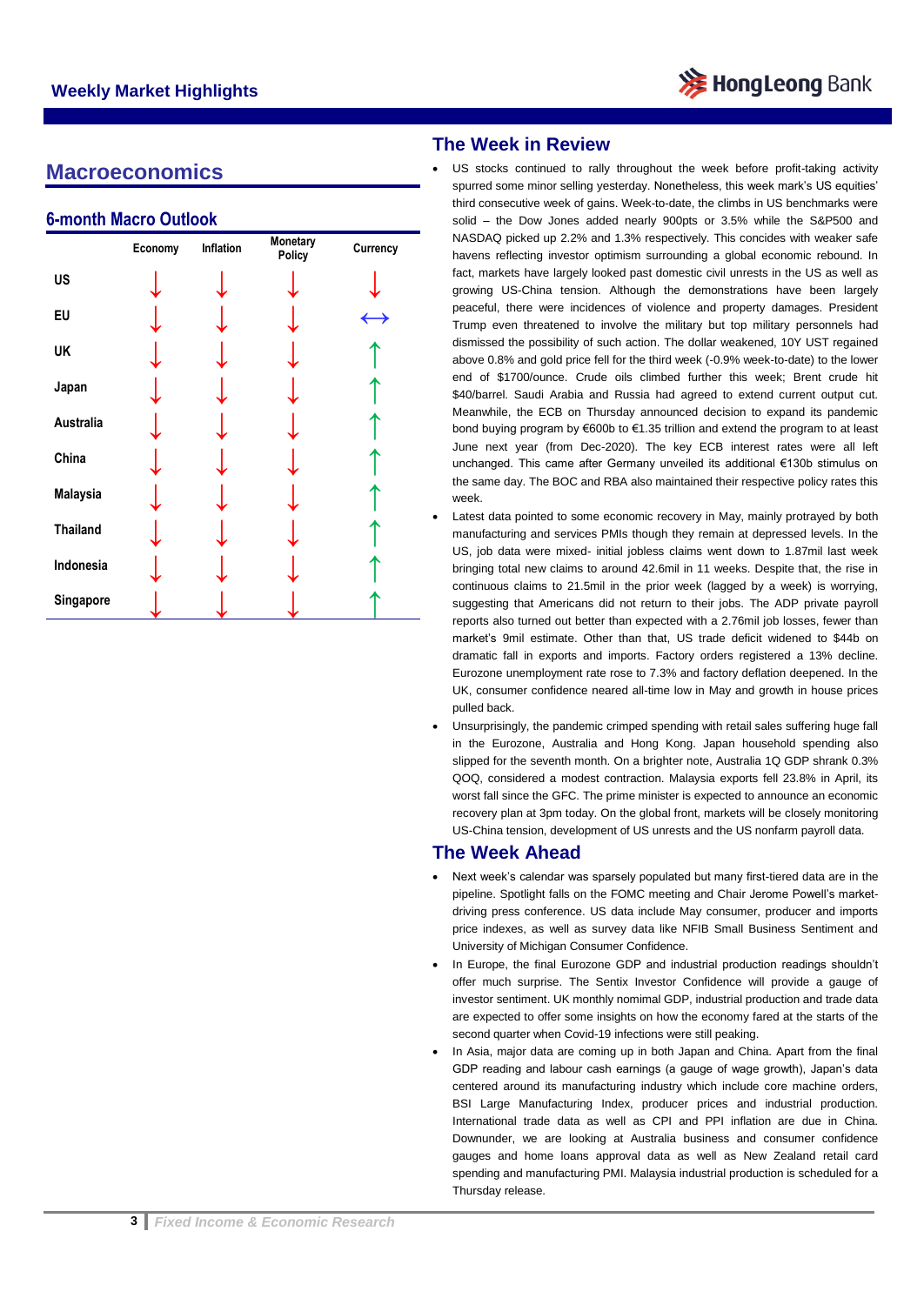### **Forex**



*Source: Bloomberg*



*Source: Bloomberg*

#### **USD vs Asian Currencies (% WOW)**



*Source: Bloomberg*

### **Review and Outlook**

- **MYR**: MYR saw a surprised turn and strengthened 1.68% WOW to 4.2785, as USD bears took charge for another week. Risk assets rallied as global financial markets defied event risks surrounding civil unrest in the US and still escalating US-China tension, focusing on rebounding growth optimism instead. USDMYR is **neutral** next week, expecting some consolidation to set in after this week's sharp move. In addition, we also believe the MYR has rallied ahead of the announcement of Malaysia Medium Term Recovery Plan, hence expect more muted gains in the week ahead supported by a still bearish USD outlook.
- **USD**: USD weakness broadened over the past week, extending to emerging Asian currencies. DXY weakened by 1.73% WOW (between 28 May to 4 June). AUD (+4.6%), NZD (+4.1%), and EUR (+2.4%) were the main beneficiaries of USD weaknesses. Markets were buoyed by economies reopening and looked to a rebound in June. They were undiscouraged by grim April data (jobless claims). Non-farm payrolls in May should confirm April's bottom. Focus the following week is likely on the FOMC as well as on CPI/PPI for signs of deflation. More Fed measures may cause the party to continue. We are hence **neutral to bearish** on the USD for the week ahead. At current levels below 97, we expect some consolidation at some point in time.
- **EUR**: The EUR rally continued a second week, with a 2.36% gain WOW. This has brought EUR/USD to elevated levels above 1.13, from 1.09 levels 2 weeks ago. EUR was boosted by ECB's additional monetary stimulus, Germany's fiscal stimulus as well as market sentiments. Fundamentals also look better after reopened businesses and coordinated official response. Markets discounted still-negative PMI and retail sales figures in the process. The following week's data (GDP revision, industrial production, CPI) should not derail momentum. We are **neutral to bullish** on EUR for the following week. Momentum is strong but consolidation is likely at some stage.
- **GBP**: GBP consolidated after gaining, GBP/USD gained 2.24% WOW. Markit PMI showed little revisions from preliminary estimates, still deeply negative. Monthly GDP data should show a significant contraction in April. We remain **neutral** on GBP for the following week, on consolidation. There are less reasons to be optimistic on the GBP than the EUR, given Brexit uncertainty, worse Covid-19 infection and fundamentals. Progress in Brexit talks will be keenly watched after Germany's ambassador to the EU said that there has been no real progress in the EU-UK trade deal.
- **JPY**: JPY was adversely affected by positive market sentiments. USD/JPY headed up to above-109 levels after weakening 1.38% WOW. Key data following week is on PPI and machinery orders. We think that the JPY may remain defensive in the current conditions. We stay **neutral to bearish** on the JPY for the week ahead. A key swing factor may also be on the Covid-19 outbreak in Japan, which may see a second wave in Tokyo and Fukuoka.
- **AUD**: AUD/USD surged over the past week, although stopping short of reaching the 0.70 level. RBA policy decision came in as expected but the committee highlighted some resilience for the economy (GDP). RBA also pledged to stay accommodative. We are **neutral to bullish** on the AUD at current levels. We see some consolidation around the 0.69-0.70 range. There is a risk that AUD will drop, mainly from event risks like rising US-China or China-Australia relations, or commodity markets.
- **SGD**: USD/SGD registered a 1.38% gain over the past week, alongside other emerging Asia currencies. SGD benefitted from the economy exiting circuit breaker on 2 June, with 75% of the economy "back to work". A move below 1.40 shifts the overall equation for the pair. We stay **neutral to bullish** on the SGD. Pair may look towards staying at a range of 1.38-1.40 should sentiments improve further.

 $\overline{\phantom{a}}$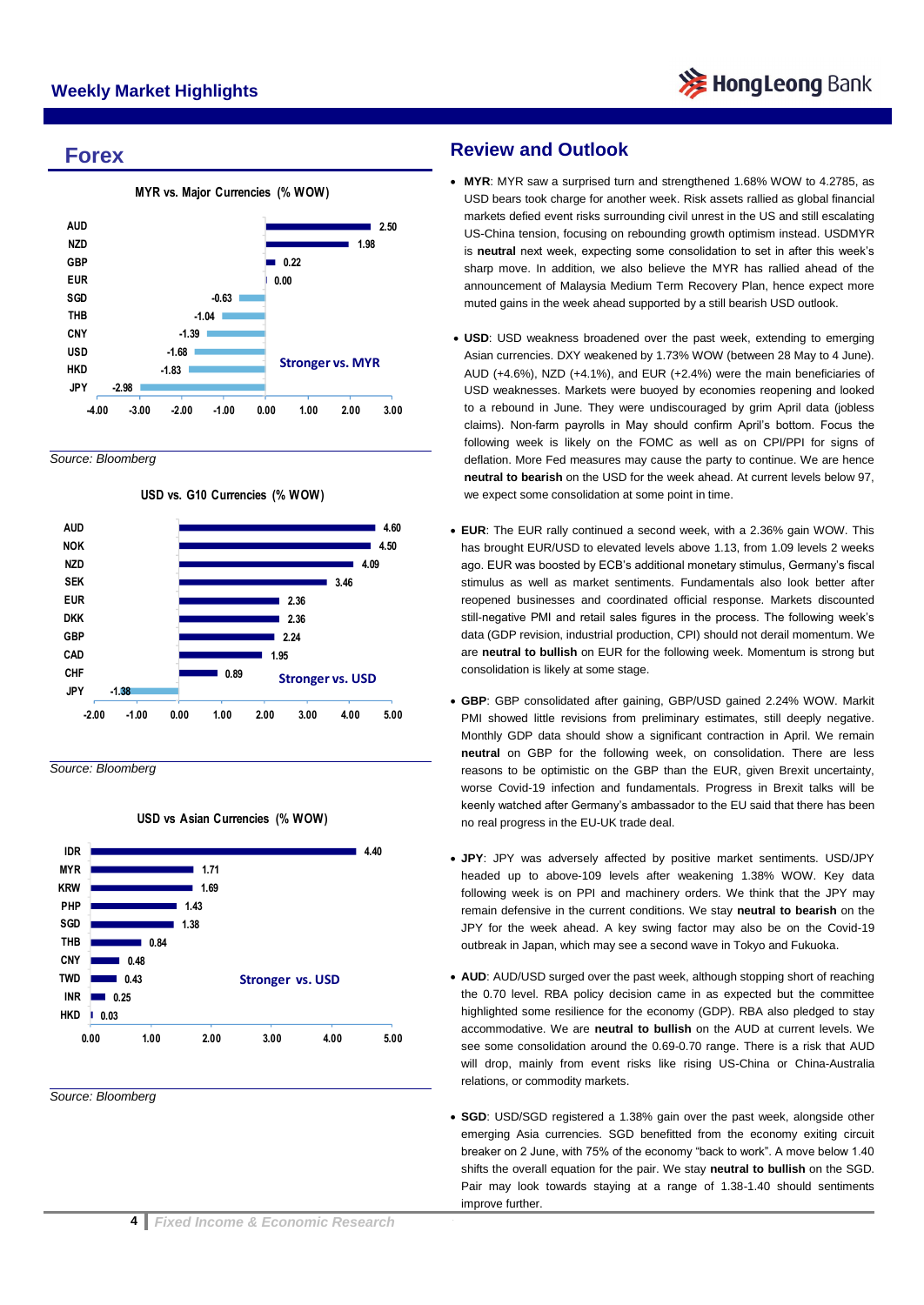

### **Technical Analysis:**

| <b>Currency</b> | <b>Current</b> | 14-day RSI | <b>Support -</b>  |          | <b>Moving Averages</b> |          |          | Call     |
|-----------------|----------------|------------|-------------------|----------|------------------------|----------|----------|----------|
|                 | price          |            | <b>Resistance</b> | 30 Days  | <b>100 Days</b>        | 200 Days |          |          |
| <b>EURUSD</b>   | 1.1334         | 76.9600    | 1.0672            | 1.1332   | 1.0957                 | 1.0964   | 1.1016   | Positive |
| <b>GBPUSD</b>   | 1.2590         | 64.0940    | 1.2030            | 1.2621   | 1.2365                 | 1.2560   | 1.2677   | Negative |
| <b>USDJPY</b>   | 109.2000       | 67.7930    | 106.5200          | 109.0800 | 107.4400               | 108.3000 | 108.4200 | Positive |
| <b>USDCNY</b>   | 7.1083         | 50.3590    | 7.0731            | 7.1568   | 7.1033                 | 7.0316   | 7.0454   | Positive |
| <b>USDSGD</b>   | 1.3963         | 33.7260    | 1.3960            | 1.4328   | 1.4147                 | 1.4062   | 1.3854   | Positive |
| <b>AUDUSD</b>   | 0.6948         | 77.2880    | 0.6294            | 0.6974   | 0.6580                 | 0.6482   | 0.6662   | Positive |
| <b>NZDUSD</b>   | 0.6470         | 74.7940    | 0.5867            | 0.6480   | 0.6141                 | 0.6186   | 0.6318   | Positive |
| <b>USDMYR</b>   | 4.2685         | 36.2950    | 4.2640            | 4.3910   | 4.3361                 | 4.2550   | 4.2112   | Positive |
| <b>EURMYR</b>   | 4.8383         | 65.4290    | 4.6672            | 4.8486   | 4.7390                 | 4.6792   | 4.6410   | Positive |
| <b>GBPMYR</b>   | 5.3741         | 54.7030    | 5.2861            | 5.3858   | 5.3512                 | 5.3603   | 5.3365   | Positive |
| <b>JPYMYR</b>   | 3.9094         | 28.8400    | 3.9163            | 4.1223   | 4.0313                 | 3.9428   | 3.8869   | Negative |
| <b>CHFMYR</b>   | 4.4648         | 47.8670    | 4.4342            | 4.5217   | 4.4708                 | 4.4104   | 4.3110   | Negative |
| <b>SGDMYR</b>   | 3.0569         | 48.2120    | 3.0454            | 3.0797   | 3.0605                 | 3.0356   | 3.0411   | Positive |
| <b>AUDMYR</b>   | 2.9662         | 76.6730    | 2.7668            | 2.9681   | 2.8449                 | 2.7657   | 2.8048   | Positive |
| <b>NZDMYR</b>   | 2.7620         | 74.1610    | 2.5772            | 2.7603   | 2.6548                 | 2.6387   | 2.6594   | Positive |

### **Trader's Comment:**

Demand for safe haven assets took a back-seat as we see DXY slump by 1.6% to 96.70 level; 10-year treasury yield increase by 15bps to 0.80%. The Dollar weakened against all its peers saved for JPY; stocks continued to extend gain. Bleak U.S. jobs landscape, escalating US-China trade tension and risk of silent spreader threatening another outbreak failed to strike fear in investors' risk appetite. The world continued to pay close attention to US mass protests which seemed to escalate further post confrontation between police and a protestors. FOMC decision will be key event to watch next week.

European Central Bank's EUR 1.35 trillion bond-buying bazooka sent EUR flying through the roof to touch 1.1360 level overnight. GBP rode on the wave as well to gain 2.2% WoW. Pressure continued to build up on outcome of Brexit negotiations.

Commodity linked currencies outperformed on optimism of economies openings with AUD and NZD spiked by 4% WoW. RBA maintained target cash rate at 0.25% and 3-year Australian bond yields target and prepared to scale up asset purchases to control the yield curve. Indonesia's Rupiah excelled with flying colors, gaining 4.4% WoW, supported by relatively high yields.

Locally, USDMYR traded within the range of 4.2500 – 4.3030 this week. MSG yields bear steepened with 7-year and 10 year MGS increased by 9 and 10 bps respectively. Expect MYR to trade in the range of 4.2300-4.3000 but will keep a close eye on US-China headlines.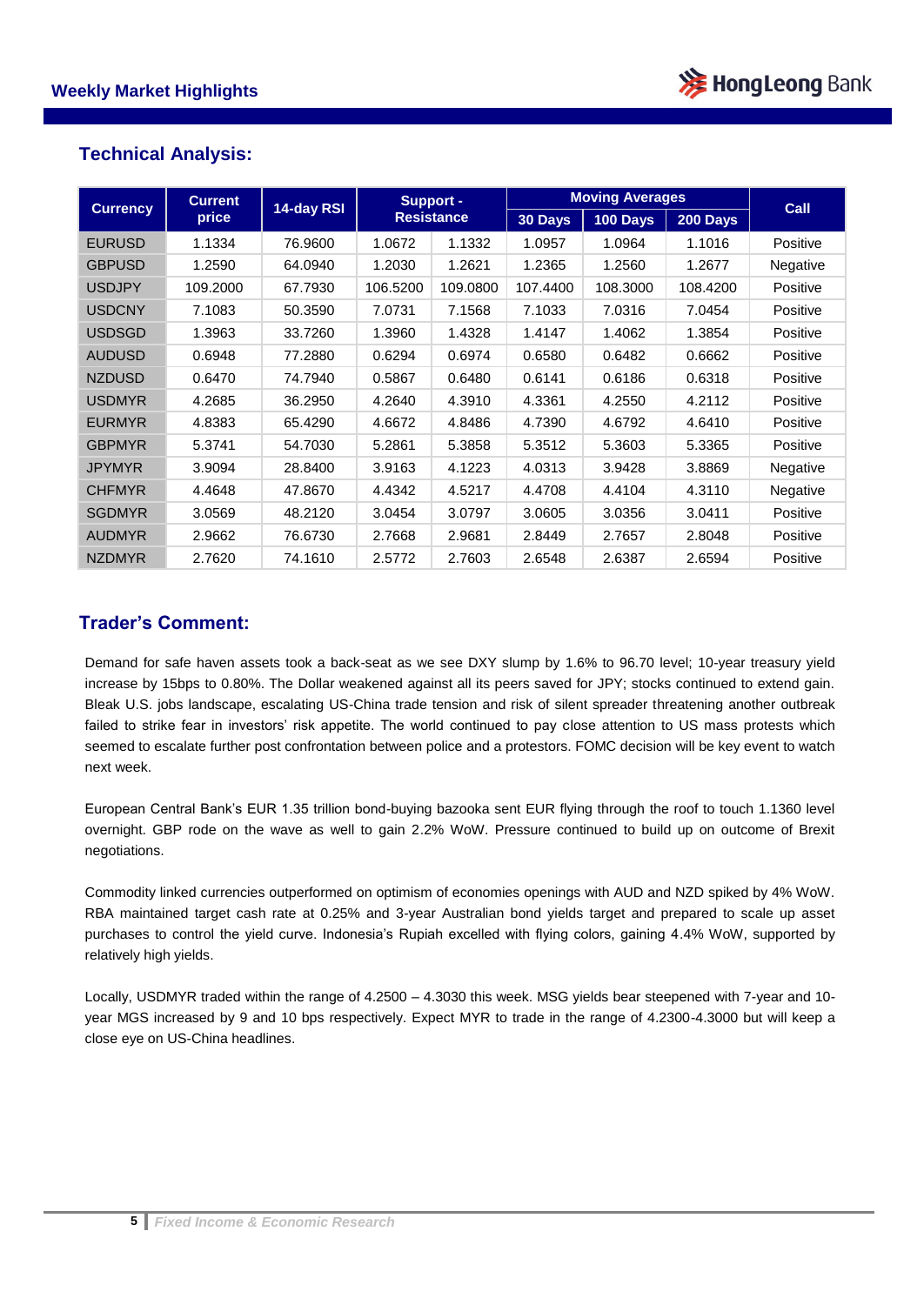

## **Technical Charts USDMYR EURMYR**





### **GBPMYR JPYMYR**



### **AUDMYR SGDMYR**









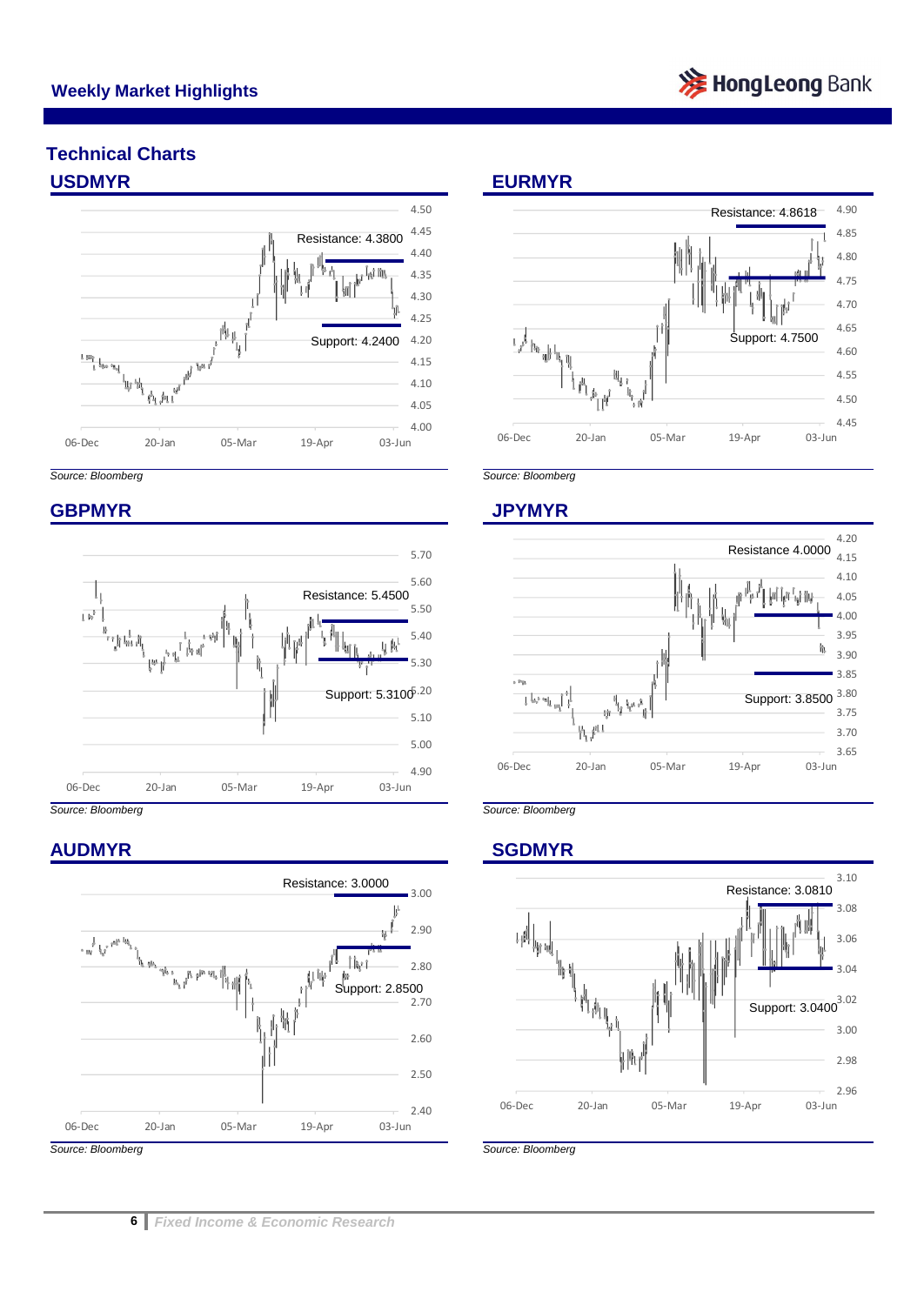

### **Fixed Income**



### **Review & Outlook**

Performance. To upside surfa- The week under review saw US Treasuries continue sliding again as equities took the spot-light on improving risk appetite; following the slow opening up of economic sectors. **Overall yields ended 2-18bps higher as the curve steepened**. The 2Y benchmark; reflective of interest rate predictions edged 2bps up to 0.20% whilst the much-watched 10Y (which traded within a wider 0.65%- 0.84% range), spiked 13bps higher to its highest level in more than 2 months @ 0.82%. UST's were seen reacting to ECB's additional stimulus of 600b euros to deal with the COVID-19 pandemic and also the Labor Department's report on weak initial jobless claims for week ended 30<sup>th</sup> May. Expect UST's to receive support in the coming week as valuations emerge better following the current tepid performance. No upside surprises are expected as attention shifts to the release of

discounted based on slowing economic growth and lower consumer prices despite<br>a slight pick-up in oil prices and the eventual opening-up of economic sectors. <sub>3/10</sub> holidays with **overall benchmark MGS yields closing 2-10bps higher WOW**  Local govvies ended weak as the normal work-week resumed following the Raya **across the curve**. The GII curve however ended much higher with yields declining between 7-13bps overall save for the skewed 3Y levels. Overall interest was mainly seen in off-the-run 20-21's, 5Y, 7Y and 10Y bonds. The 5Y MGS 6/24 rose 5bps at 2.52% whilst the 10Y benchmark MGS 8/29 spiked 10bps to close at 2.91%. Weekly volume spiked to RM19.4b versus prior week's RM10.3b. GII bond trades climbed to form ~ 36% of overall trades. The recent 3Y GII 5/23 auction saw solid bidding metrics mainly by inter-bank players with total bids amounting RM11.5b on a BTC ratio of 2.502x. Further easing policies by BNM cannot be a slight pick-up in oil prices and the eventual opening-up of economic sectors. Expect attention to focus on the Prime Mnister's address with the nation to be televised live at 3pm today.

interest was seen mainly in DANAINFRA, PRASA, LPPSA, CAGAMAS, DANUM,<br>SEB, TENAGA, TELEKOM and unrated property-related bonds ie. ECO World. Corporate bonds/Sukuk, including Govt-guaranteed bonds saw strong investor interest with trades seen mainly across the GG-AAA part of the curve followed by the AA space as yields closed mostly mixed-to-lower. Total weekly market volume rose 19% to ~RM3.28b versus prior week's holiday-shortened volume of RM2.76b. Topping the weekly volume were KLK 9/22 (AA1) which rallied 36bps at 2.87% followed by the BENIH Restu 6/25 (AA2) tranche declined 5bps at 3.50%. This was followed by PRASARANA 8/21 which edged 2bps higher at 2.20%. Investor SEB, TENAGA, TELEKOM and unrated property-related bonds ie. ECO World. The prominent new issuance for the week was GAMUDA Berhad's (AA3) 1Y papers totalling RM100m with coupon of 3.2% and also PKNS's (AA3) 1-3Y bonds amounting to RM225m at coupons ranging between 3.50-3.65%.

 For the week under review, SGS (govvies) weakened yet again the week as yields tracked the UST's. **Overall benchmark yields rose between 6-13bps** again as the curve bear-steepened extending out to 20Y tenures. The 2Y rose 6bps at 0.32% levels whilst the 5Y and 10Y moved within a wider 10-14bps range; as yields closed 9-13bps higher at 0.52% and 0.94% respectively. Meanwhile the republic's readings of below 50 for PMI's denotes further likelihood of weak manufacturing environment as the war against the COVID-19 rages on. The Interest Rate Swaps has steepened, mirroring moves seen in the US. Nevertheless the gradual reopening of the economy may benefit the SGD markets going forward.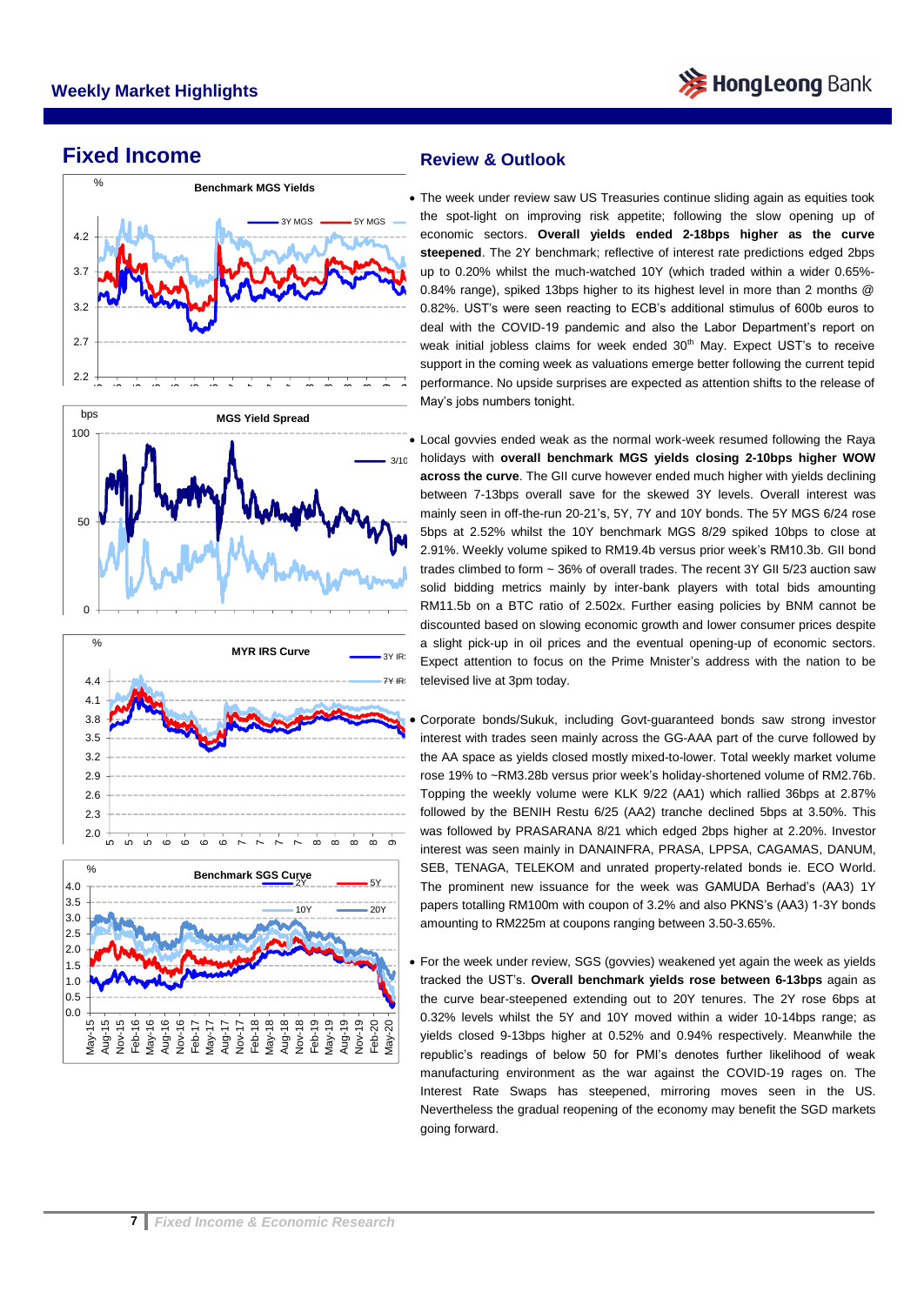

| <b>Rating Action</b>                       |                                                      |                       |               |  |  |  |  |
|--------------------------------------------|------------------------------------------------------|-----------------------|---------------|--|--|--|--|
| <b>Issuer</b>                              | <b>PDS Description</b>                               | <b>Rating/Outlook</b> | <b>Action</b> |  |  |  |  |
| Pelabuhan Tanjung<br>Pelepas Sdn Bhd (PTP) | Proposed RM1.9 billion Sukuk Murabahah<br>Programme. | AA-IS/Stable          | Assigned      |  |  |  |  |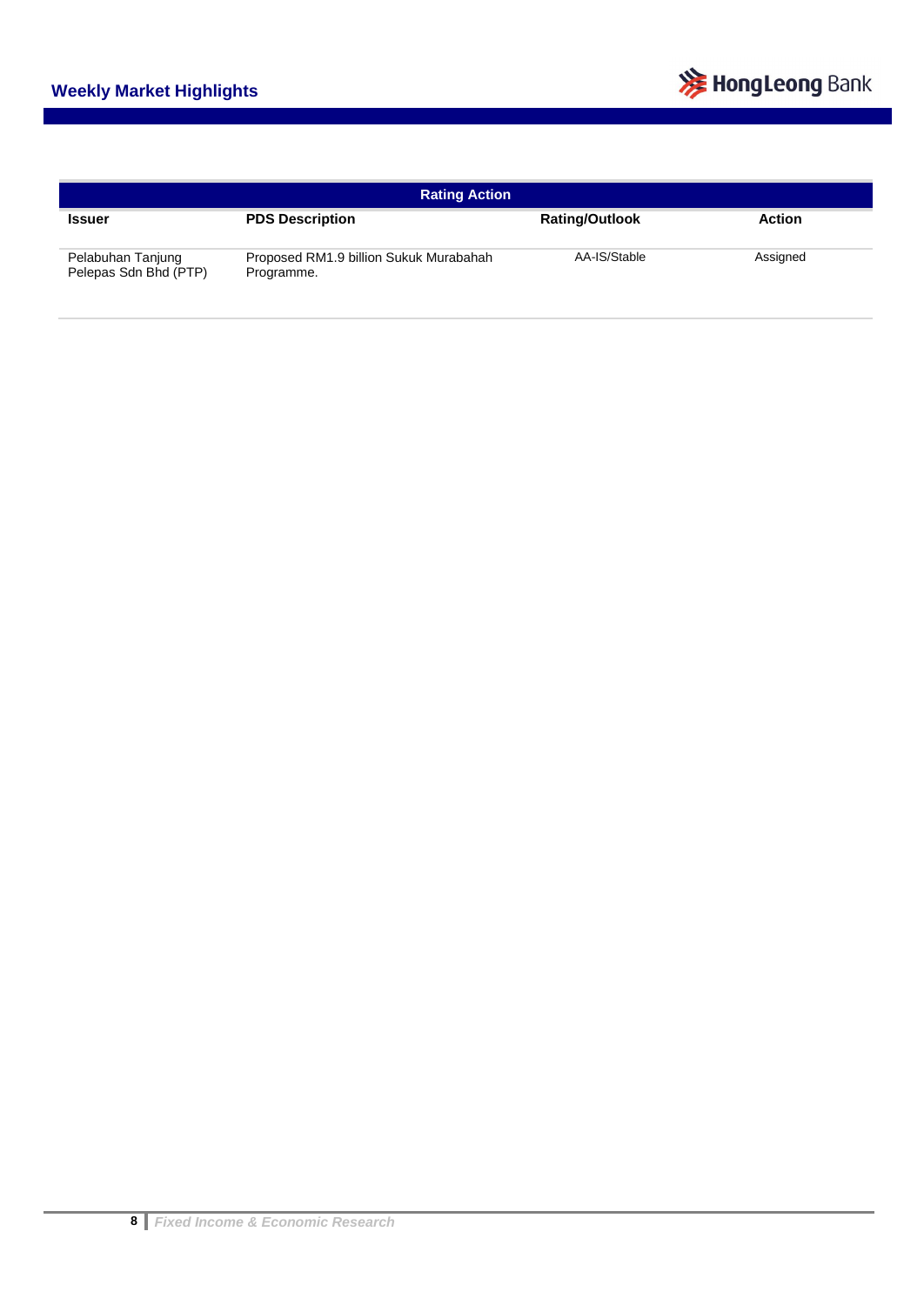

| <b>Date</b> | Time      | Country   | Event                                 | Period        | Prior       |
|-------------|-----------|-----------|---------------------------------------|---------------|-------------|
| 11/06       | 12:00     | Malaysia  | <b>Industrial Production YoY</b>      | Apr           | $-4.9%$     |
| 09/06       | 18:00     | US        | <b>NFIB Small Business Optimism</b>   | May           | 90.9        |
| 10/06       | 19:00     |           | <b>MBA Mortgage Applications</b>      | <b>Jun-05</b> | н.          |
|             | 20:30     |           | <b>CPI YoY</b>                        | May           | 0.3%        |
| 11/06       | 02:00     |           | <b>FOMC Rate Decision</b>             | <b>Jun-10</b> | $0 - 0.25%$ |
|             | 20:30     |           | <b>PPI Final Demand YoY</b>           | May           | $-1.2%$     |
|             | 20:30     |           | <b>Initial Jobless Claims</b>         | <b>Jun-06</b> | -−          |
| 12/06       | 20:30     |           | <b>Import Price Index YoY</b>         | May           | $-6.8%$     |
|             | 22:00     |           | <b>U. of Mich. Sentiment</b>          | Jun P         | -−          |
| 15/06       | 20:30     |           | <b>Empire Manufacturing</b>           | Jun           | $-48.5$     |
| 16/06       | 20:30     |           | Retail Sales Advance MoM              | May           | $-16.4%$    |
|             | 20:30     |           | <b>Retail Sales Control Group</b>     | May           | $-15.3%$    |
|             | 21:15     |           | Industrial Production MoM             | May           | $-11.2%$    |
|             | 22:00     |           | <b>NAHB Housing Market Index</b>      | Jun           | 37          |
| 17/06       | 19:00     |           | <b>MBA Mortgage Applications</b>      | $Jun-12$      | -−          |
|             | 20:30     |           | <b>Building Permits MoM</b>           | May           | $-20.8%$    |
|             | 20:30     |           | <b>Housing Starts MoM</b>             | May           | $-30.2%$    |
| 18/06       | 20:30     |           | Philadelphia Fed Business Outlook     | Jun           | $-43.1$     |
|             | 20:30     |           | <b>Initial Jobless Claims</b>         | $Jun-13$      | u.          |
|             | 22:00     |           | Leading Index                         | May           | $-4.40%$    |
| 08/06       | 16:30     | Eurozone  | <b>Sentix Investor Confidence</b>     | Jun           | -41.8       |
| 09/06       | 17:00     |           | <b>GDP SA QoQ</b>                     | 1Q F          | $-3.8%$     |
| 12/06       | 17:00     |           | <b>Industrial Production SA MoM</b>   | Apr           | $-11.30%$   |
| 15/06       | 17:00     |           | Trade Balance SA                      | Apr           | 23.5b       |
| 16/06       | 17:00     |           | Labour Costs YoY                      | 1Q            | 2.4%        |
|             | 17:00     |           | <b>ZEW Survey Expectations</b>        | Jun           | 46          |
| 17/06       | 17:00     |           | CPI YoY                               | May F         | 0.30%       |
| 11/06       | 07:01     | UK        | <b>RICS House Price Balance</b>       | May           | $-21%$      |
| 12/06       | 14:00     |           | Monthly GDP (MoM)                     | Apr           | $-5.8%$     |
|             | 14:00     |           | <b>Industrial Production MoM</b>      | Apr           | $-4.2%$     |
|             | 14:00     |           | Visible Trade Balance GBP/Mn          | Apr           | -£12508m    |
| 15/06       | 07:01     |           | Rightmove House Prices YoY            | Jun           | --          |
| 16/06       | 14:00     |           | Jobless Claims Change                 | May           | 856.5k      |
|             | 14:00     |           | Average Weekly Earnings 3M/YoY        | Apr           | 2.4%        |
|             | 14:00     |           | ILO Unemployment Rate 3Mths           | Apr           | 3.9%        |
|             | 14:00     |           | Employment Change 3M/3M               | Apr           | 210k        |
| 17/06       | 14:00     |           | CPI YoY                               | May           | 0.8%        |
| 18/06       | 19:00     |           | Bank of England Bank Rate             | $Jun-18$      | 0.1%        |
| 19/06       | 14:00     |           | Retail Sales Inc Auto Fuel MoM        | May           | -18.1%      |
| 19-         |           |           |                                       |               |             |
| 25/06       | <b>NA</b> |           | <b>CBI Trends Total Orders</b>        | Jun           | $-62.0$     |
| 08/06       | 07:50     | Japan     | <b>GDP SA QoQ</b>                     | 1Q F          | -0.9%       |
|             | 00:00     |           | <b>Eco Watchers Survey Current SA</b> | May           | 7.9         |
|             | 00:00     |           | Eco Watchers Survey Outlook SA        | May           | 16.6        |
| 09/06       | 07:30     |           | <b>Labor Cash Earnings YoY</b>        | Apr           | 0.1%        |
| 10/06       | 07:50     |           | <b>PPI YoY</b>                        | May           | $-2.3%$     |
|             | 07:50     |           | <b>Core Machine Orders MoM</b>        | Apr           | $-0.4%$     |
| 11/06       | 07:50     |           | <b>BSI Large Manufacturing QoQ</b>    | 2Q            | $-17.2$     |
| $11 -$      |           |           |                                       |               |             |
| 20/06       | NA        |           | <b>Machine Tool Orders YoY</b>        | May F         | −           |
| 12/06       | 12:30     |           | <b>Industrial Production YoY</b>      | Apr F         |             |
| 16/06       | 00:00     |           | <b>BOJ Policy Balance Rate</b>        | Jun-16        | $-0.1%$     |
| 17/06       | 07:50     |           | <b>Exports YoY</b>                    | May           | $-21.9%$    |
| 19/06       | 07:30     |           | Natl CPI Ex Fresh Food YoY            | May           | $-0.2%$     |
| 07/06       | 00:00     | China     | <b>Exports YoY</b>                    | May           | 3.5%        |
|             | 00:00     |           | <b>Imports YoY</b>                    | May           | -14.2%      |
|             | 00:00     |           | <b>Trade Balance</b>                  | May           | \$45.34b    |
| 10/06       | 09:30     |           | <b>PPI YoY</b>                        | May           | $-3.1%$     |
|             | 09:30     |           | <b>CPI YoY</b>                        | May           | 3.3%        |
| 15/06       | 10:00     |           | Industrial Production YoY             | May           | 3.9%        |
|             | 10:00     |           | Retail Sales YoY                      | May           | $-7.5%$     |
|             | 10:00     |           | Retail Sales YTD YoY                  | May           | $-16.2%$    |
|             | 10:00     |           | Fixed Assets Ex Rural YTD YoY         | May           | $-10.3%$    |
| 17/06       | 08:30     | Singapore | Non-oil Domestic Exports YoY          | May           | 9.7%        |
| 09/06       | 09:30     | Australia | <b>NAB Business Confidence</b>        | May           | -46.0       |
| 10/06       | 08:30     |           | <b>Westpac Consumer Conf Index</b>    | Jun           | 88.1        |
|             | 09:30     |           | Home Loans Value MoM                  | Apr           | 0.2%        |
| 16/06       | 09:30     |           | RBA Minutes of Jun. Policy Meeting    |               |             |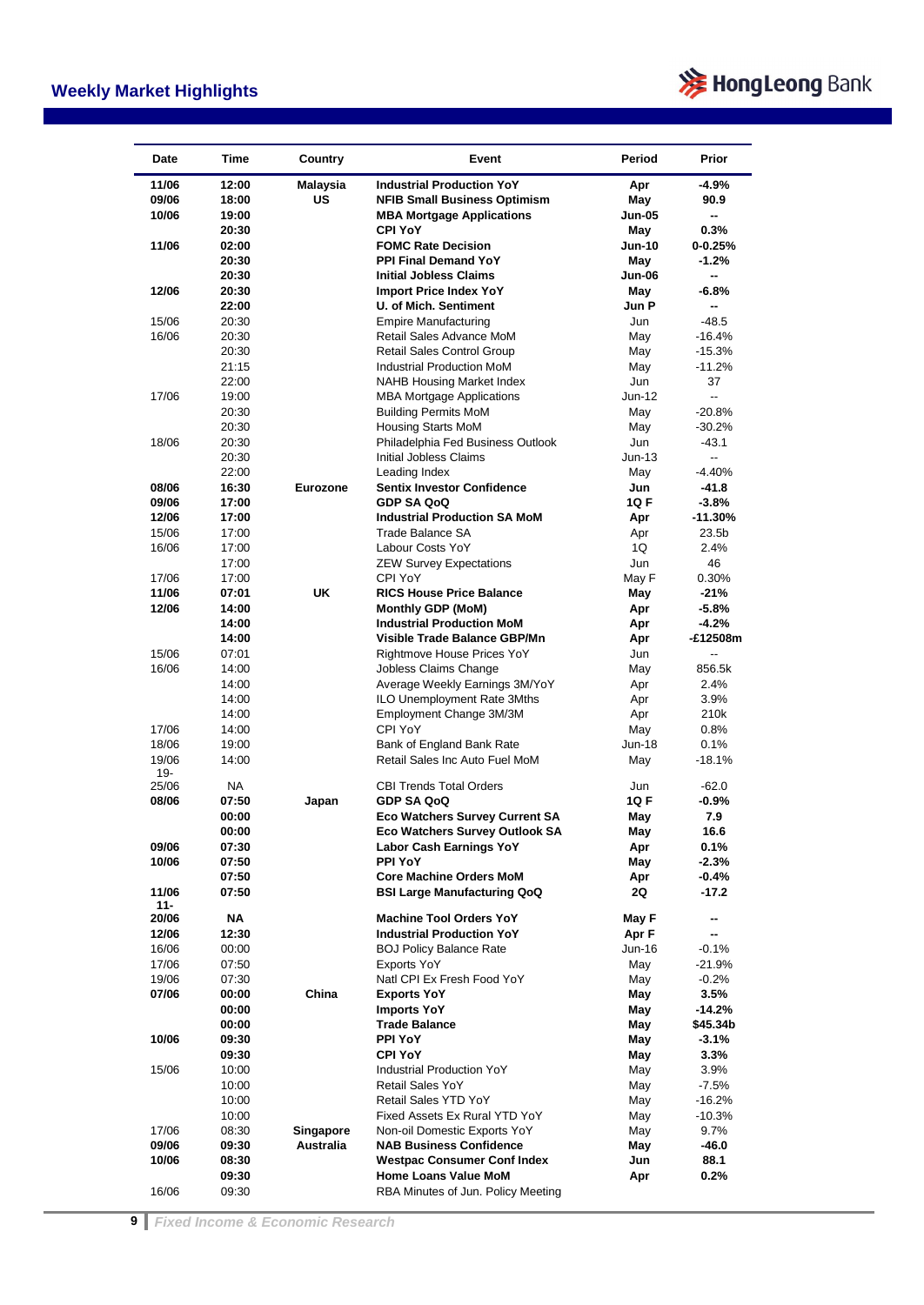### **Weekly Market Highlights**



| 17/06 | 08:30 |             | Westpac Leading Index MoM           | Mav | $-1.5%$   |
|-------|-------|-------------|-------------------------------------|-----|-----------|
| 18/06 | 09:30 |             | <b>Employment Change</b>            | Mav | $-594.3k$ |
|       | 09:30 |             | Unemployment Rate                   | May | 6.2%      |
| 11/06 | 06:45 | New Zealand | <b>Card Spending Retail MoM</b>     | May | $-46.8%$  |
| 12/06 | 06:30 |             | <b>BusinessNZ Manufacturing PMI</b> | May | 26.1      |
| 15/06 | 06:30 |             | Performance Services Index          | May | 25.9      |
| 16/06 | 05:00 |             | Westpac Consumer Confidence         | 2Q  | 104.2     |
| 18/06 | 06:45 |             | GDP SA QoQ                          | 1Q  | 0.5%      |

*Source: Bloomberg*